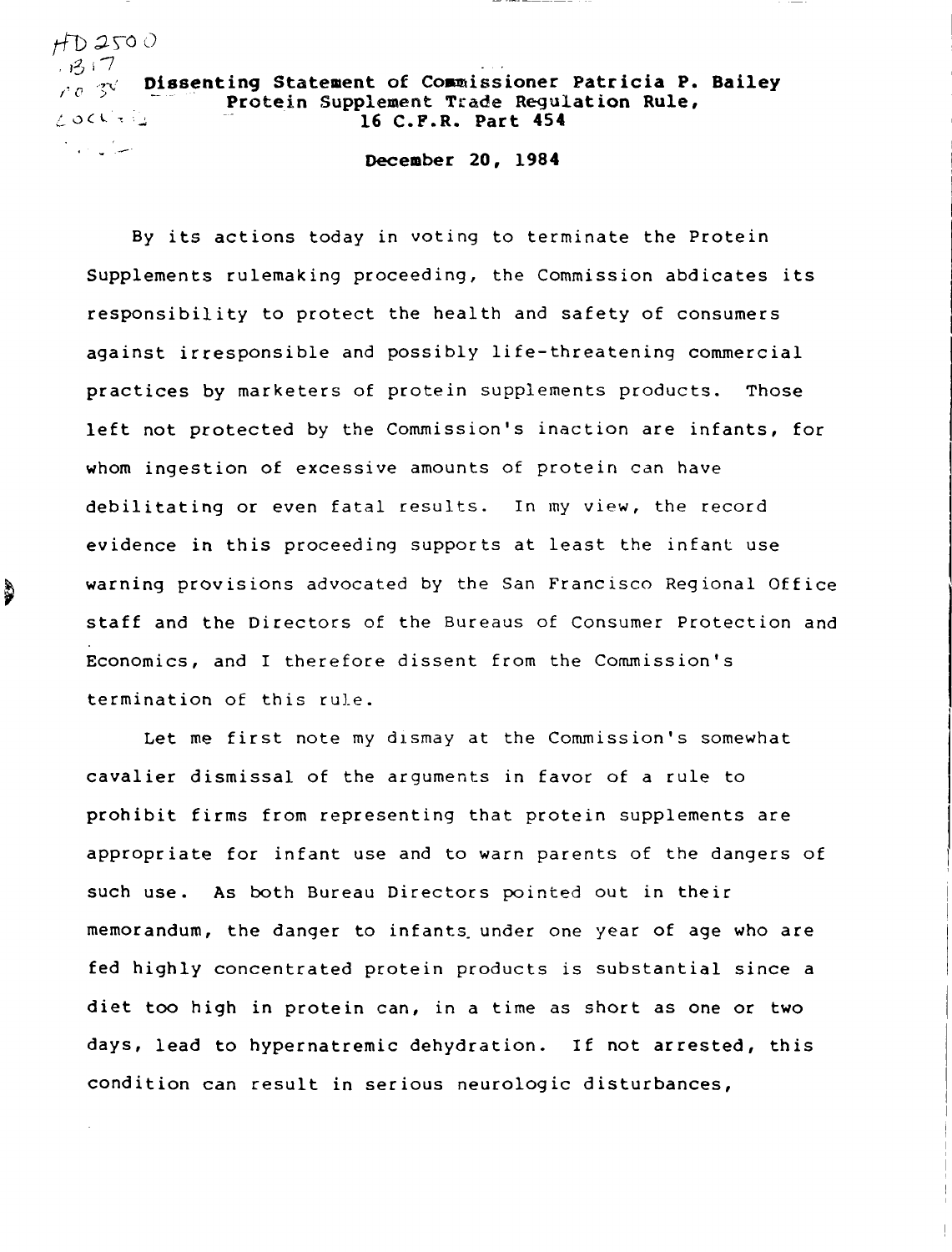irreversible damage to the nervous system and brain, or death. Experts who participated in this proceeding testified that infants should not be fed a diet with concentrations of protein higher than 20 percent, and that the preferred range is from seven to sixteen percent. By contrast, the protein supplements products that are the subject of this rulemaking have protein concentrations ranging from 43 upwards to 90 percent.

 $\overline{\phantom{a}}$ 

Despite the fact that these products more than double (and some quadruple) the maximum concentrations of protein infants can safely partake, several of these products were explicitly marketed for use by infants. Even more were marketed for use by children, which would well suggest to parents that they could safely be used by children under as well as over the age of one. Unfortunately, most parents are ill-prepared to discount or ignore these ill-advised promotions. The record evidence shows that significant numbers of consumers misperceive the need for supplemental protein in American diets, and more importantly, that many are unaware of the risks of feeding large amounts of protein to very young children. Coupled with the affirmative encouragement some marketers gave, these facts demonstrate that there is a substantial danger that protein supplement products may be fed to infants unless parents are warned otherwise.

The Commission's refusal to promulgate a rule addressing these dangers does not rest on any finding that the practice of marketing protein supplements for use by infants is a legitimate one. Indeed, there can be no doubt that such conduct meets the standards for both deceptive and unfair practices. The bases for

 $- 2 -$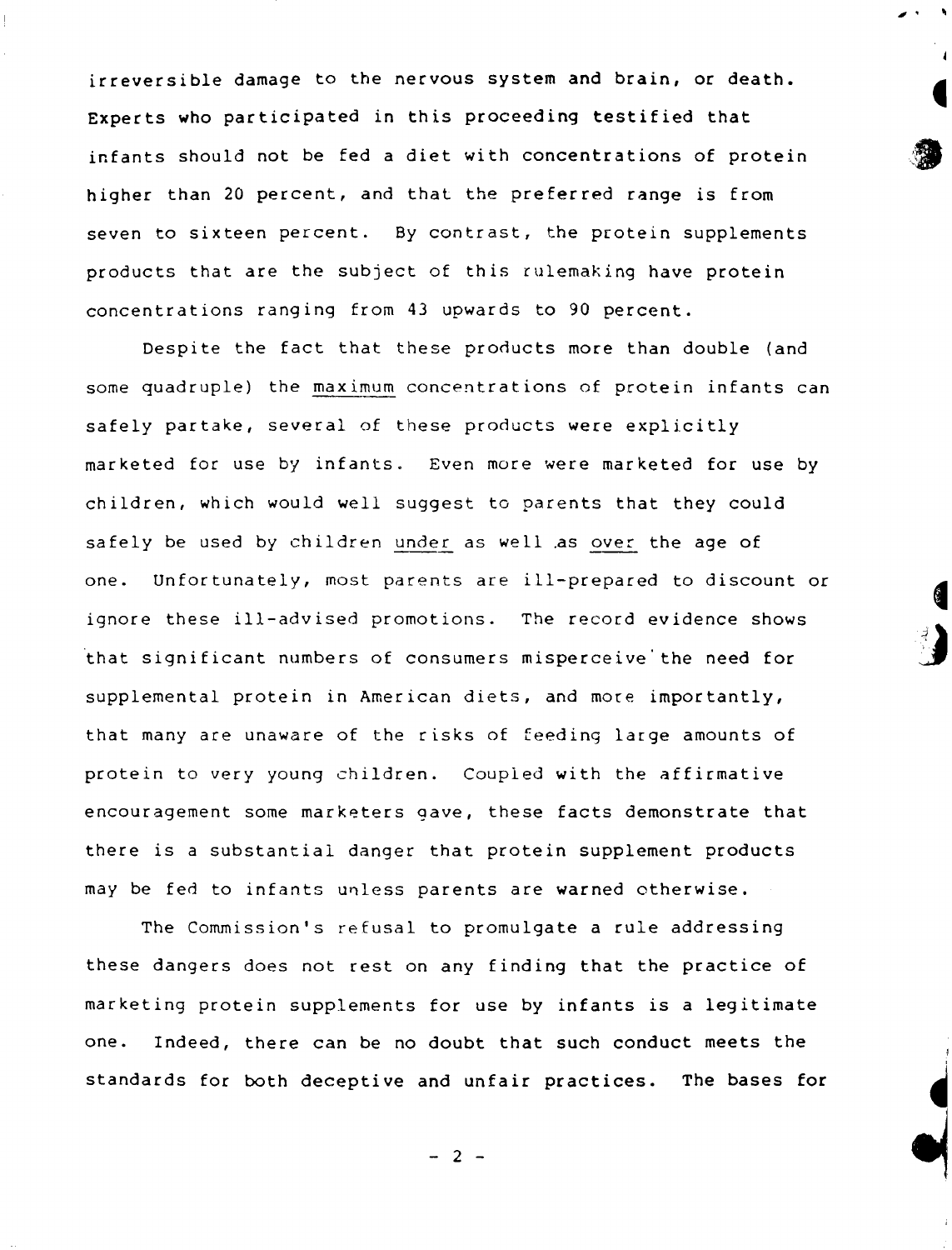this decision, then, lie in considerations of policy: the concerns, first, that these illegal practices are not sufficiently prevalent to warrant an industry-wide rule, and second, that alternate enforcement efforts will prove equally effective and efficient in protecting consumers. I disagree with both judgments.

With respect to the prevalence of these practices, the Commission narrowly focuses only on nine explicit representations that protein supplements are appropriate for infant use, thereby ignoring the evidence of many supplementary representations that could encourage parents to give their infants these products. These include advertising and label claims for some 40 additional protein supplement products recommending their use by children, and another 18 product claims emphasizing the importance of eating high levels of protein. In an industry the size of this one, the Commission is surely justified in taking action when claims for as many as 65 products may encourage product usage that endangers infants, and where all products fail to warn against that use.

In an increasingly common companion argument, the Commission also criticizes the absence of up-to-date evidence that violations are still prevalent. Since the record in this proceeding closed in 1977 and the Commission has made no effort to supplement it, it is not surprising that the record contains no recent evidence of these practices. Of course, the Commission could, as it has in other instances, conduct a brief reexamination of the industry to determine whether deceptive and

 $- 3 -$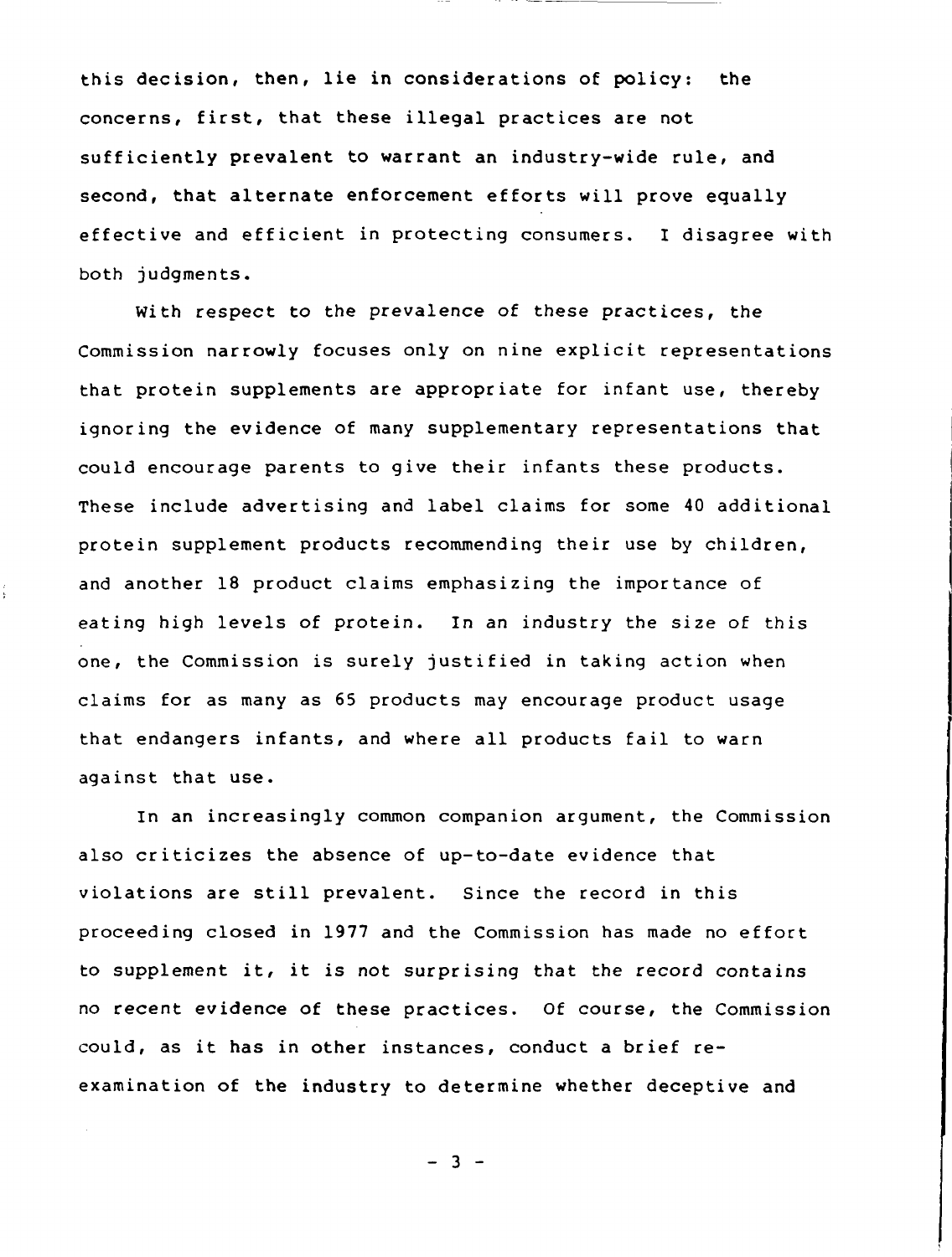unfair practices still prevail. I am fully prepared to act on the basis of the record before us, but would nevertheless welcome a re-examination since I believe it would establish the continuing and persistent failure of marketers of protein supplements to disclose the danger of feeding those products to infants, even in the face of widespread marketing campaigns encouraging their use by everyone.

I also cannot accept the argument that any abuses can be attacked more efficiently on a case-by-case basis. As a preliminary matter, threats of an aggressive case-by-case law enforcement program in this area sound distinctly hollow emanating from an agency that is unwilling to promulgate even the most basic of regulatory protections. Moreover, the Commission has already invested substantial time and money to establish that highly concentrated protein foods cannot safely be fed to infants. Reaching that conclusion involved the compilation of an array of scientific evidence impressive in its breadth and depth. Carrying that conclusion to regulatory fruition imposes almost no costs on the affected industry, but in any future enforcement actions it saves the agency from having to reprove these points over and over again. If an efficient law enforcement effort is the Commission's primary goal, then the Commission should prohibit outright those practices we now know are unfair and deceptive.

The infant use provisions in the proposed rule are certainly the most critical, but other aspects of this proceeding also deserve consideration. For example, the record describes

 $-$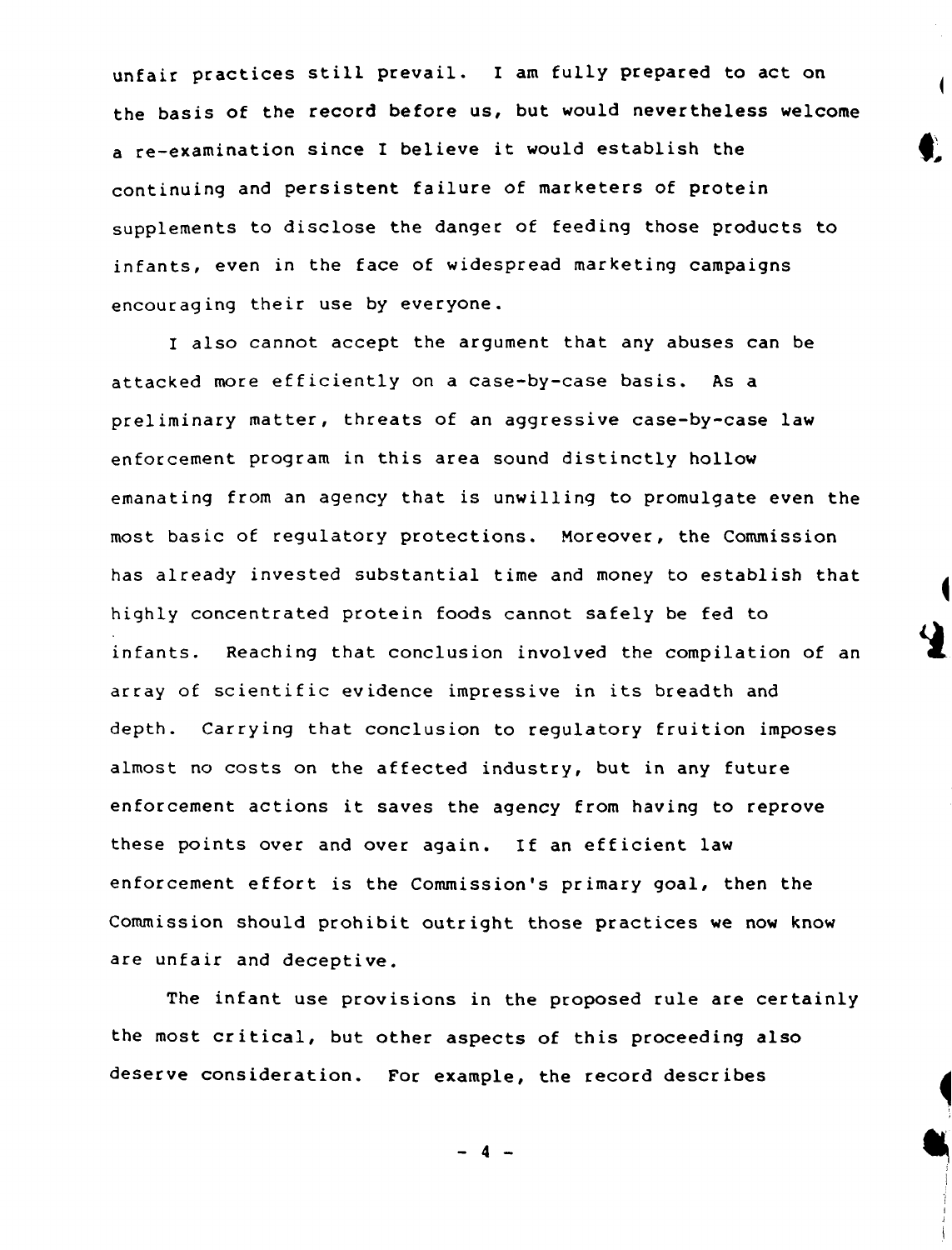extensive use by industry members of unsubstantiated and apparently false claims that protein supplements possess therapeutic properties and are needed to ensure that consumers meet their dietary protein requirements. I will be the first to admit the difficulties the Commission faces in attempting to devise fair but adequate remedies to such abuses. I believe nevertheless that the record supports imposition of a rule regulating these practices and that the Commission could formulate effective provisions to this end.

Finally, let me note the anomaly of the Commission's action in light of the position taken by the industry. Virtually all industry members agree that protein supplements should not be recommended for infant use, and they condemn marketing claims to the contrary. The major industry trade group, the Council for Responsible Nutrition, supported a rule prohibiting infant use representations and requiring warnings on product labels. That group also did not contest the rule provisions recommended in 1981 to prohibit deceptive claims about the therapeutic benefits of and dietary need for protein supplements.

Rather than adopting a course supported by the record and in effect accepted by the bulk of the industry, the Commission today sides with those advocating severely misguided regulatory philosophies {though I do not mean to suggest the Commission shares these views). As described at the oral presentations in September, those philosophies counsel speechmaking and consumer education in lieu of any meaningful industry regulation; reject the detailed scientific evidence amassed in this record in favor

 $-5 -$